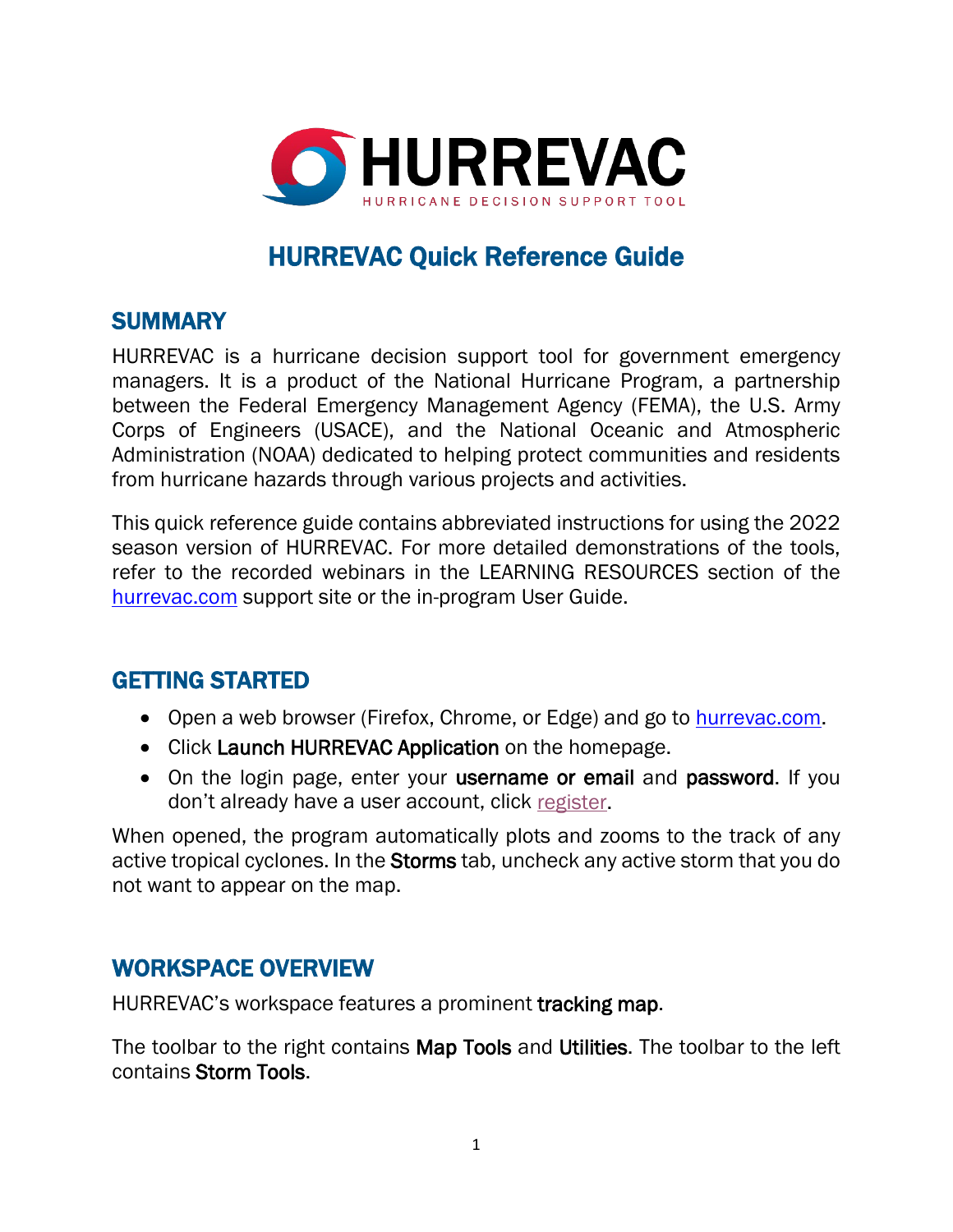The Map Layers panel (at upper left) is where you can select which storms to show, maps of current weather conditions and other resources.

The Toolbox (at lower left) contains features that either expand in the rightdocked Side Panel or appear over the tracking map in a dedicated window.

Ő

Several tools are available from the **Context Menu**, which appears with a right-click. *This icon is used in the Quick Reference Guide to indicate a right-click.*



# TRACKING MAP

Select your preferred **Basemap** from the menu at the lower right corner of the tracking map. There are several options. Basemaps A

A map scale is displayed in the lower left corner of the map. Click the nearby double arrows to expand an overview map inset.



The icons in the upper left corner of the map control incremental zooming.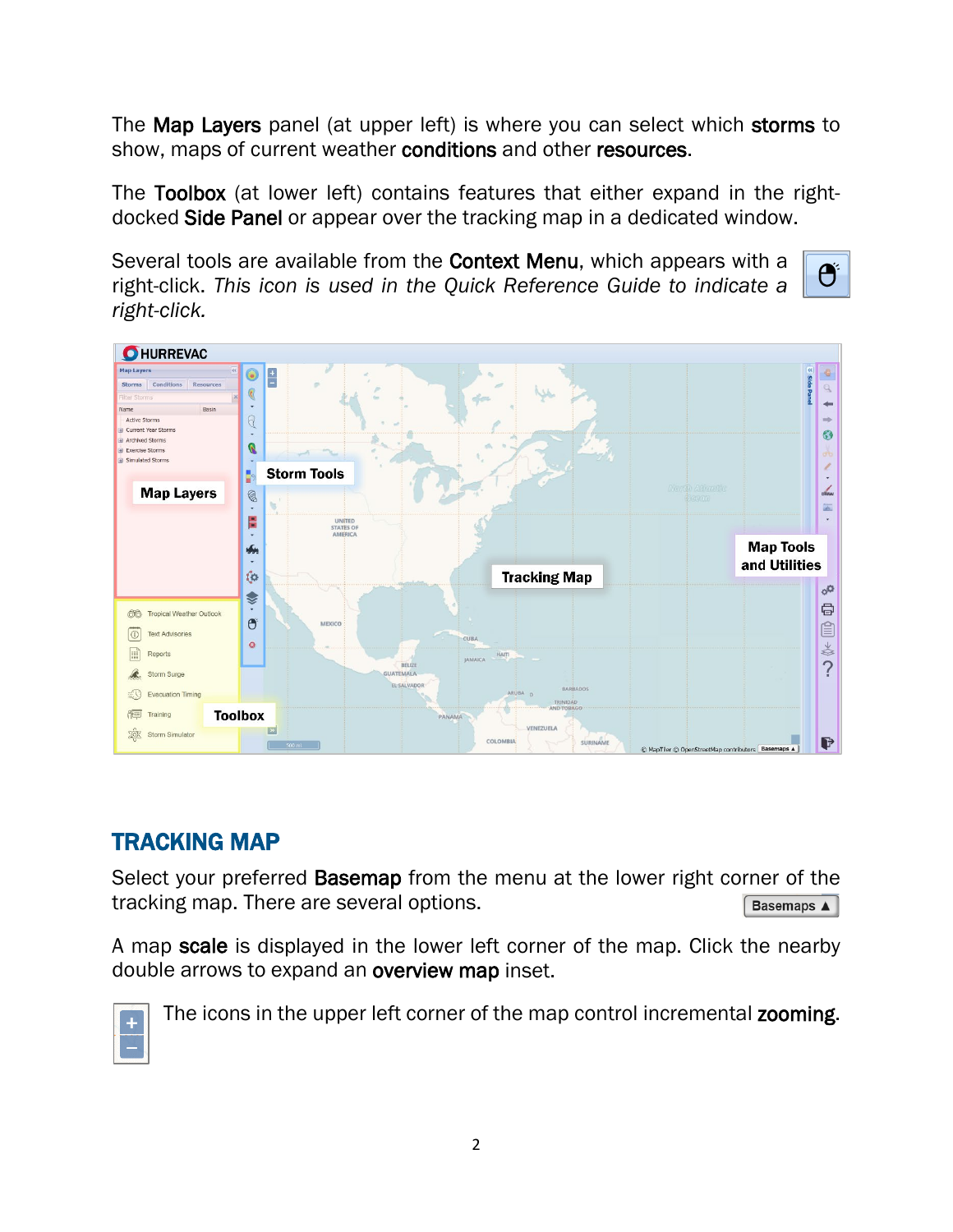# MAP TOOLS

The vertical strip of icons located to the upper right of the tracking map contains tools for map manipulation.



The **Navigation** icon is enabled by default. This indicates that the map view pans around when you click and drag the pointer.



The **Zoom Box** icon lets you zoom in to a custom area by drawing a box on the tracking map. This allows for one zoom, then resets to Navigation.

TIP: *You can also use the mouse wheel for zooming in and out of the tracking map. On touch screens, use pinch gestures to control the map view.*





These three buttons let you quickly navigate map views: Go to Previous Map Extent, Go to Next Map Extent, and Zoom to Full Map Extent. The full map extent can be customized in User Preferences > Map Settings.



The Clip Layers tool lets you clip certain map layers to only display data within the outline of the United States or an individual state.



The **Measure Distance** tool lets you click on the tracking map to find custom dimensions. Double-click to end a measuring session.

• The Measure Distance option draws a line, which can have multiple segments, to measure distance.



• The **Measure Area** option creates a polygon for area calculation.



Drawing Tools let you add shapes, lines, markers and text over the map. These are useful for annotating briefing products. The menu contains an Erase button to remove drawings.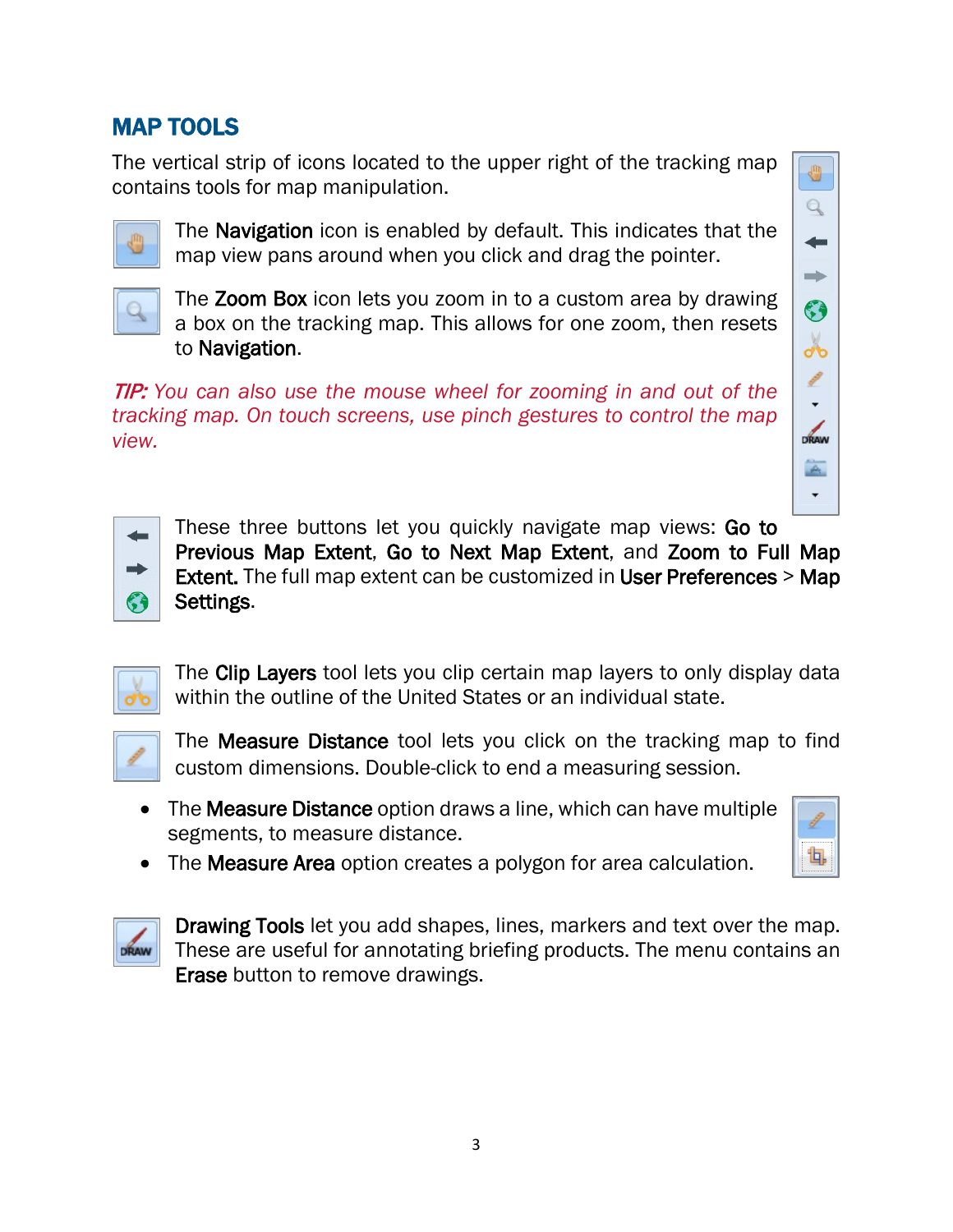

The Folder icon contains three different map-based applications:

- Geocode Location finds the coordinates for an entered address location. It can also find a location if you enter specific coordinates.
- Census queries demographic data for a user-drawn map region and is based on an external EPA census tool. The report opens in a new tab.
- Weather fetches the latest NWS forecast for a selected map point.

# UTILITIES

The vertical strip of icons located to the lower right of the map contains a variety of basic program actions, user settings and export options.



The User Preferences icon opens a window where you set and store defaults for units of speed, units of distance, time zone and several other aspects of the map display. This is also where **Base** 

Location and Points of Interest can be managed.



The **Print/Export Map** tool has options to send the current map view to be printed or downloaded as a PNG file.



The Storm Summary tool creates a printable briefing document in a new tab. The report includes a screen capture of the current map, plus the text of the Public Advisory and Forecast Discussion.



The GIS Export tool downloads several storm track and windrelated advisory products in GeoJSON format, which can be mapped in GIS software.



Click Help to open the complete HURREVAC User Guide in a new tab.



Click Logout to exit HURREVAC.

ť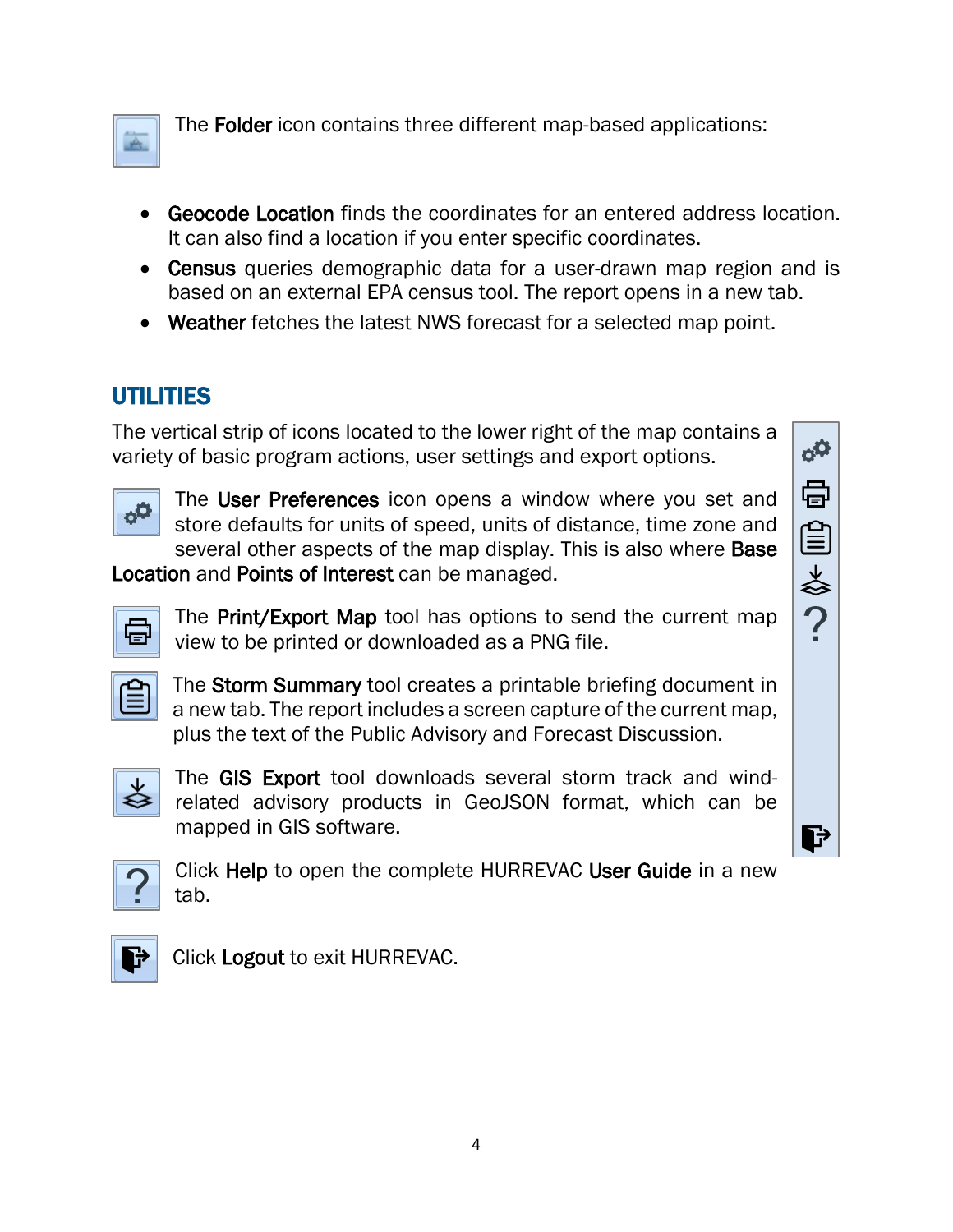# BASE LOCATION

Set a base location to mark your primary place of interest. The base location is saved to your user profile so that you can easily tailor reports, evacuation scenarios and storm surge maps to an area you frequently monitor.



Right-click on any location (on land and in an evacuation zone) and click Set Base Location. The alternative is to click the Map Location Context Menu icon and drag the blue dot to your desired location.

A flag indicates where your base location is set. The User Preferences  $\overline{\vert \circ \vert}$ window opens and displays more information about the  $\sigma^{\mathbf{Q}}$ coordinates. (This can be referenced anytime by clicking the User Preferences icon.)

TIP: *To make sure you are placing your base location in a valid evacuation zone, go to the* Resources *tab to map evacuation zones for the area of interest.*

### POINTS OF INTEREST

Points of Interest (POI) are other places you might want to highlight on the map or include in reports. There are several options for how to create single or batch points of interest.



Right-click at a specific map location and Create Point of Interest. This prompts you to assign a name and POI type for those coordinates. These attributes are necessary but can be any text you want to use.

You can also look up an address with Geocode Location and click Add as POI.



Display and management of POIs is handled through the User Preferences window. POIs can also be imported from a spreadsheet (.xlsx file) if it contains a single header row with these four columns: NAME,

LATITUDE, LONGITUDE and TYPE.

# MAP LAYERS

Map layers in HURREVAC are organized into three tabs located in the upper left section of the workspace: Storms, Conditions and Resources.

| <b>Map Layers</b> |                   |                  |  |
|-------------------|-------------------|------------------|--|
| <b>Storms</b>     | <b>Conditions</b> | <b>Resources</b> |  |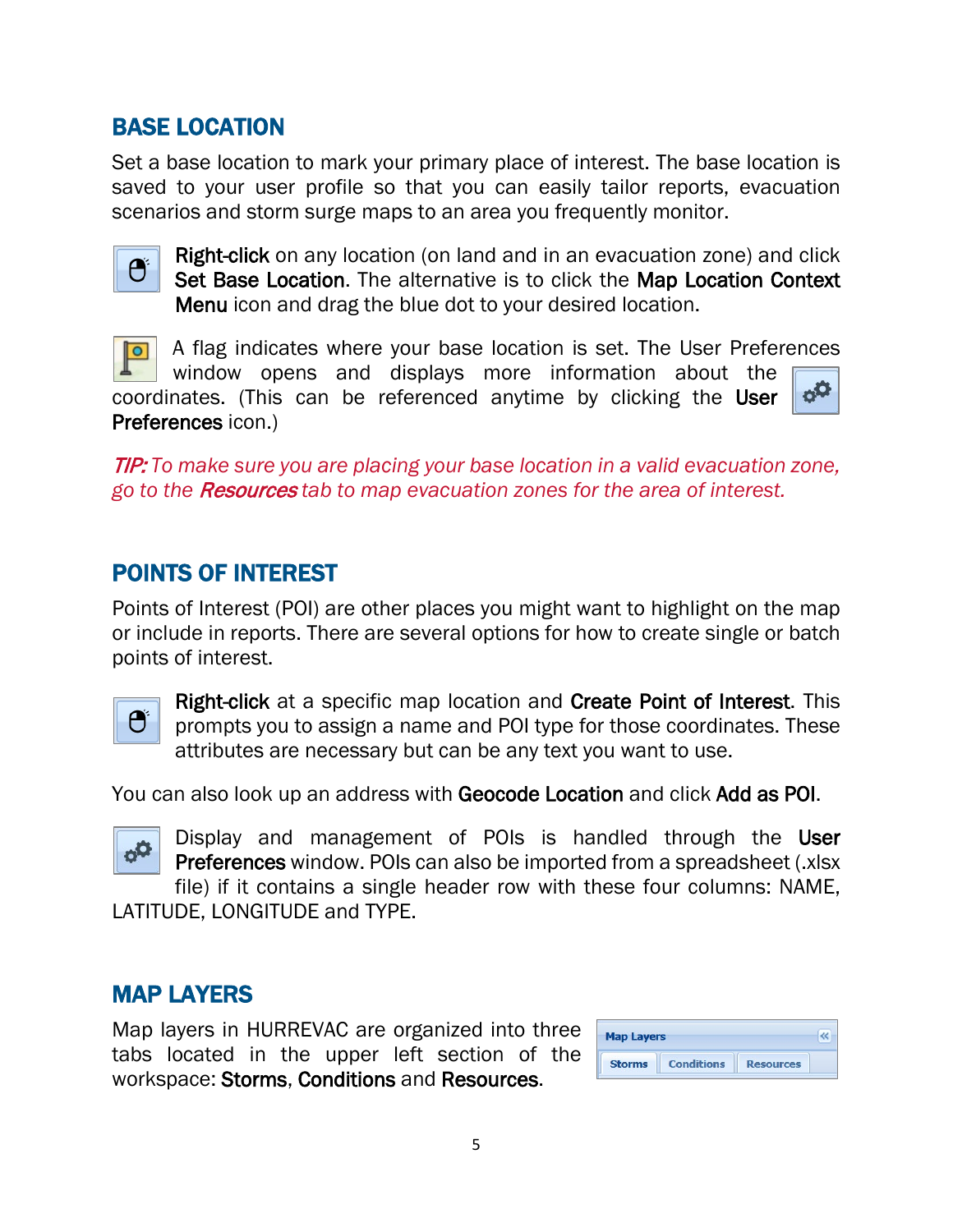# STORMS

The Storms tab is where you can select current and archived storms to display on the tracking map.

- Headings include Active Storms, Current Year Storms, Archived Storms (since 2005), Exercise Storms and Simulated Storms.
- Active storms are mapped by default. Multiple storms can be selected. The most recently

selected storm is prominently displayed as the working storm. The working storm determines the data used for most of HURREVAC's other map layers, text products and reports.

• The Search Box is the fastest way to find a historic storm by name.

TIP: *Use Atlantic storms since 2018 when learning HURREVAC, because they support full use of the program's tools and features.*

# **CONDITIONS**

The Conditions tab contains map layers for current weather observations and forecasts.

NOTE: *No archived or historical data is available for these layers, even when a previous storm advisory is selected.*

- Available products include Radar, Satellite, Lightning Intensity, Wave Heights, Forecast Rain, Observed Rain, Excessive Rainfall Outlook, River Flood Outlook, River Gages, Tide Stations and NWS Depictions of fronts and precipitation.
- For most layers, the Legend at the bottom of the map describes the colors and valid product time in more detail.
- **El de** Forecast Rain **El** Cobserved Rain **Excessive Rainfall Outlook** Rivers/Tides River Flood Outlook **Excel River Gages C** Forecast Water Level **O CO** Observed Water Level **Tide Stations B** NWS Depictions **Fronts**





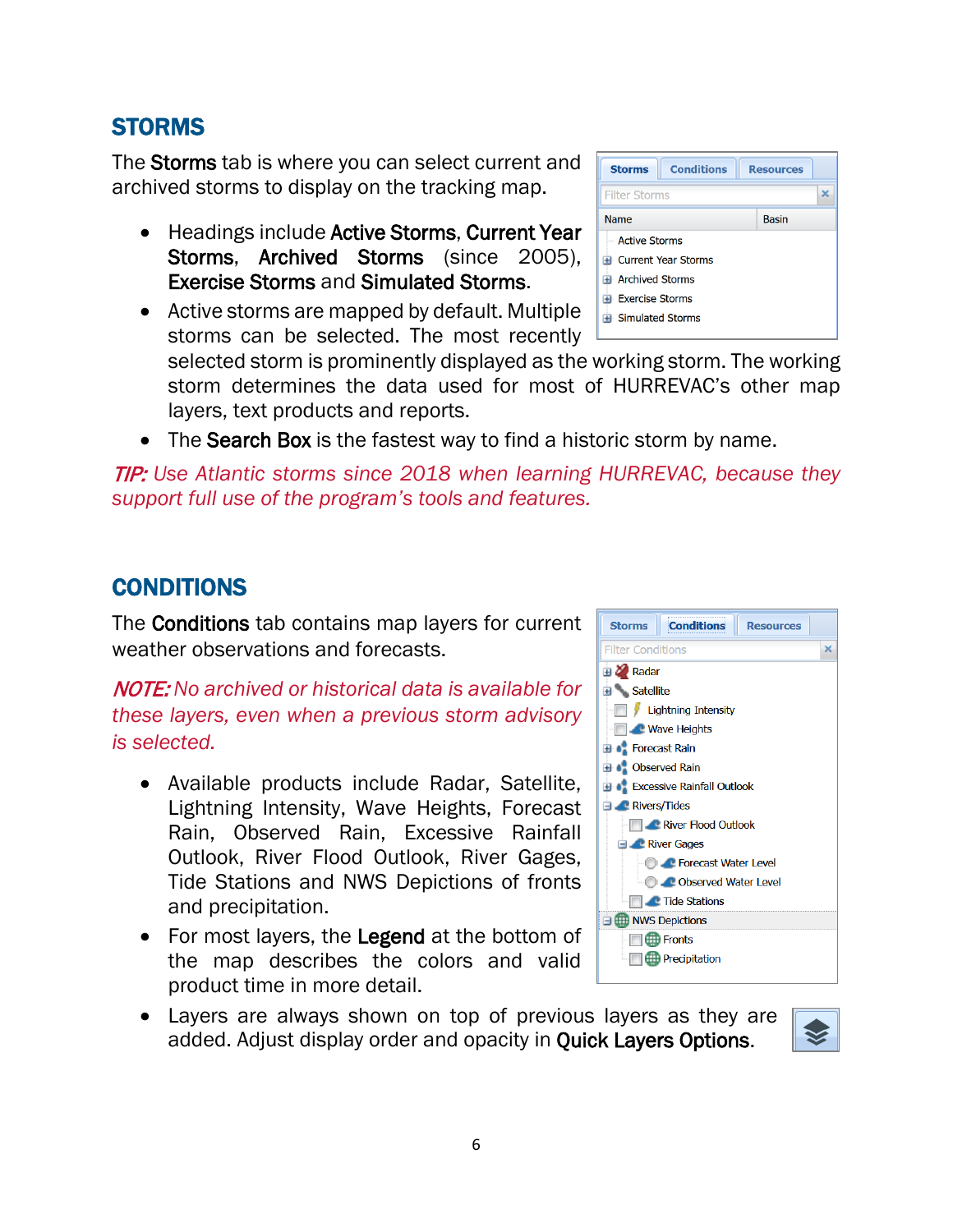### **RESOURCES**

The **Resources** tab provides a variety of nonweather map layers and reference documents.

- Headings include State/County Boundaries, FEMA Regions, USACE Districts, Hurricane Forecast Centers, Evacuation Zones, National Storm Surge Hazard Maps, Operational Slosh Basins, Hindcast Data, Timing Grid, Watch/Warning Breakpoints and Library.
- Evacuation zones are organized by state, and multiple localities can be mapped. Due to local variations, evacuation zones are colorcoded but not described in the map legend. Click a zone to display its name on the map.



**Conditions** 

**Resources** 

×

**Storms** 

Filter Resources

• Further information about evacuation zones, clearance times and storm surge vulnerability are available within Hurricane Evacuation Study (HES) Documents in the Library folder.

### STORM INFO BOX and MAP LEGEND

The legend contains explanatory information about the selected storm, its track and most of HURREVAC's map layers. The legend is located at the bottom of the tracking map, and automatically updates as layers are turned on or off.

**HURRICANE IDA** Advisory #15

O Initial Location: 29 5 N 90 6 W Sunday, August 29, 2021 5PM EDT - Maximum Sustained Winds: 130 mph (Cat 4) - Movement: 10 mph NW



To display storm details in a standalone box over the map (instead of the legend), right-click on the map and select Storm Info Box Here. Right-click again to return the info box to the legend.

To minimize the legend, click the small arrow in its top right corner. Click again to restore the legend.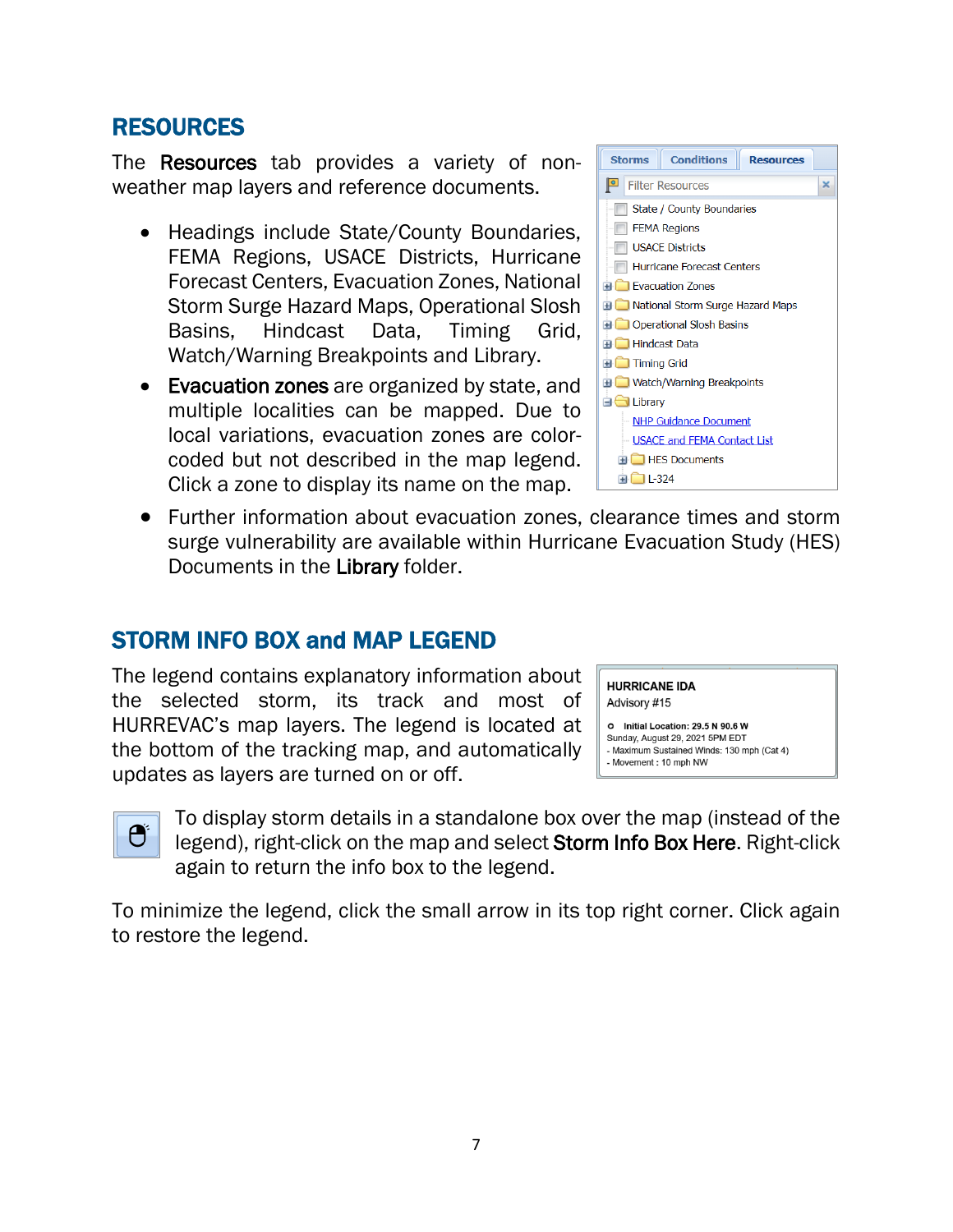# STORM TRACKS

The storm's center location is shown on the map as a white circle with a black outline. This icon always shows the position—past, present, or future—that corresponds to the displayed date and time.

The past track is a thin, solid black line with colorcoded squares at the locations of all previous advisories.



Colors represent the strength of the sustained winds:

- Tropical depression (less than 34 kt / 39 mph) in white. White/gray is also used for remnants or Potential Tropical Cyclone status.
- Tropical storm (greater than or equal to 34 kt / 39 mph) in blue.
- Strong tropical storm (greater than or equal to 50 kt / 58 mph) in yellow.
- Hurricane (greater than or equal to 64 kt / 74 mph) in red.

### NOTE: *This color-coding theme applies to most of HURREVAC's wind-related map layers and reports, except watches and warnings.*

The forecast track consists of color-coded squares at official forecast positions, connected by a dotted black line that represents hourly positions. Track labels can be moved and customized in Track and Swath Options.

### STORM ADVISORIES

The National Hurricane Center and Central Pacific Hurricane Center issue numbered advisories for each storm on a 6-hour schedule. Issuance times are 0300Z, 0900Z, 1500Z and 2100Z (UTC), or 5 AM, 11 AM, 5 PM, and 11 PM EDT.

When watches or warnings are in effect, intermediate advisories (indicated by an "A" after the advisory number) are issued every 3 hours.

5pm, Sun, Aug 29, 2021 EDT Advisory 15  $\leftrightarrow$   $\triangleright$  $+0h \div P$ **Hurricane Ida ·** 

Use the Storm Status Bar, located in the workspace header, to navigate through time. The storm's position and track change to reflect the new valid time. Most storm-focused map layers also update.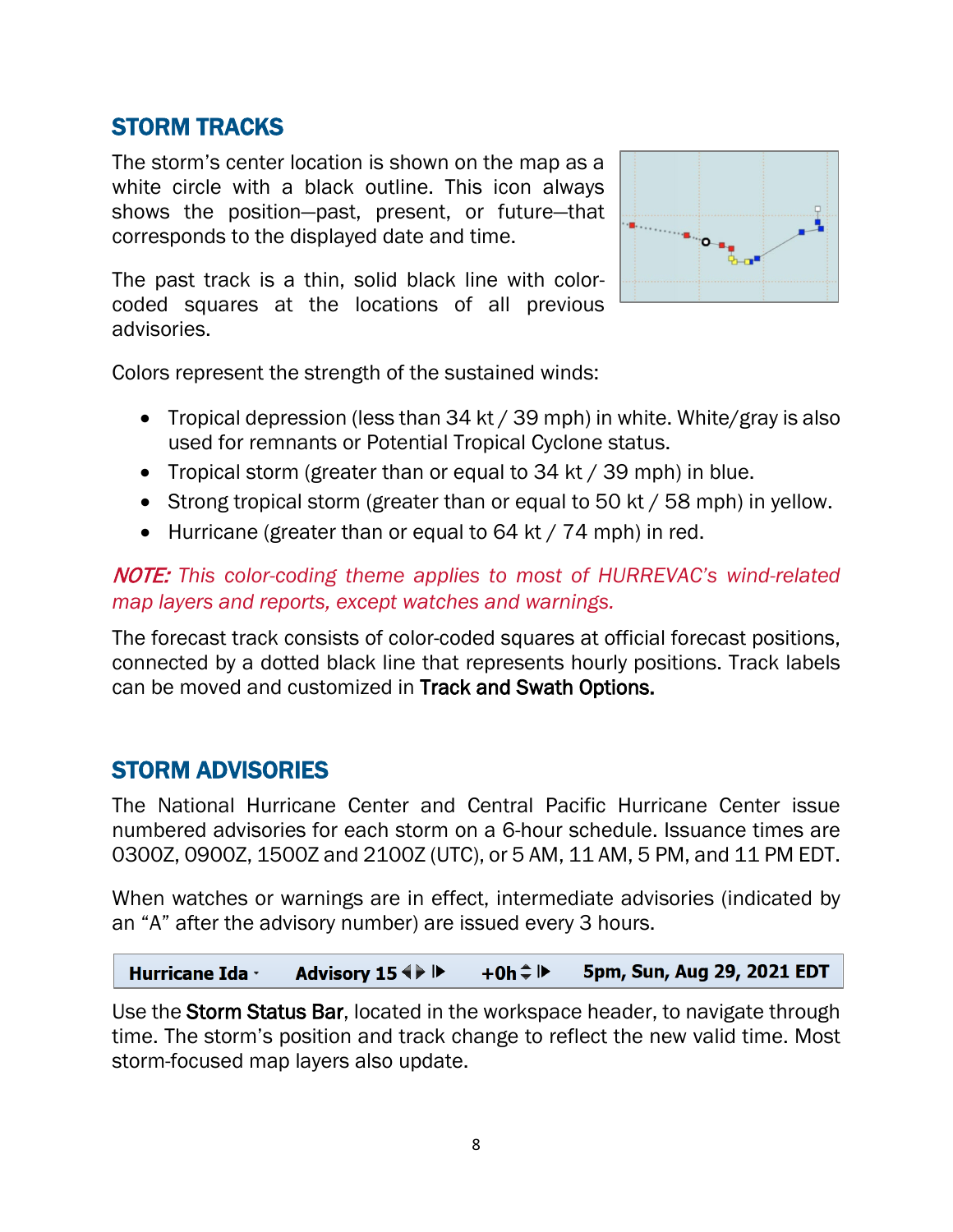- The storm status bar indicates the working storm name, advisory number, forecast hour, and valid time of the currently displayed storm.
- If multiple storms are selected, the user can switch to another working storm by clicking on the current storm name and selecting from the list.
- Use the lists or arrows to change to a prior advisory or later forecast hour.
- When no storm is selected, the storm status bar area is blank.

TIP: *Use the keyboard arrow keys as a shortcut for the storm status bar. Press the left arrow (←) to display the previous advisory or right arrow (→) for the next advisory, if available. Press the up arrow (↑) to advance the forecast hour beyond the advisory, or the down arrow (↓) to go backward.*

# TOGGLE FORECAST

Display forecasts tracks from past advisories to see trends in the forecast. Click on a previous advisory, then select Toggle Forecast. You can place multiple past forecasts tracks on the map, which are shown in different colors.

TIP: *To selectively turn off past forecast tracks, click on the same advisory and select* Toggle Forecast *again. To turn off all previous forecast tracks at once, click* Reset *instead.*

# TROPICAL WEATHER OUTLOOK

66 Tropical Weather Outlook

 $\bullet$ 

The Tropical Weather Outlook (TWO) shows areas of potential formation within a 5-day period, both on the tracking map and in a text summary.

- Click Tropical Weather Outlook in the toolbox. When expanded, the TWO window has four tabs that organize outlook text by region (Atlantic, East Pacific, Central Pacific, West/South Pacific and Indian Ocean).
- The date and time of the TWO are matched to the time of whatever storm advisory is currently displayed. Use the menus if you want to view an earlier outlook. If no storm is plotted, then the most recent TWO appears.
- Both the 2-day and 5-day potential for storm formation are plotted on the tracking map.
	- $\circ$  The X icons show where disturbances are being monitored and are color-coded by their probability of formation in the next 2 days.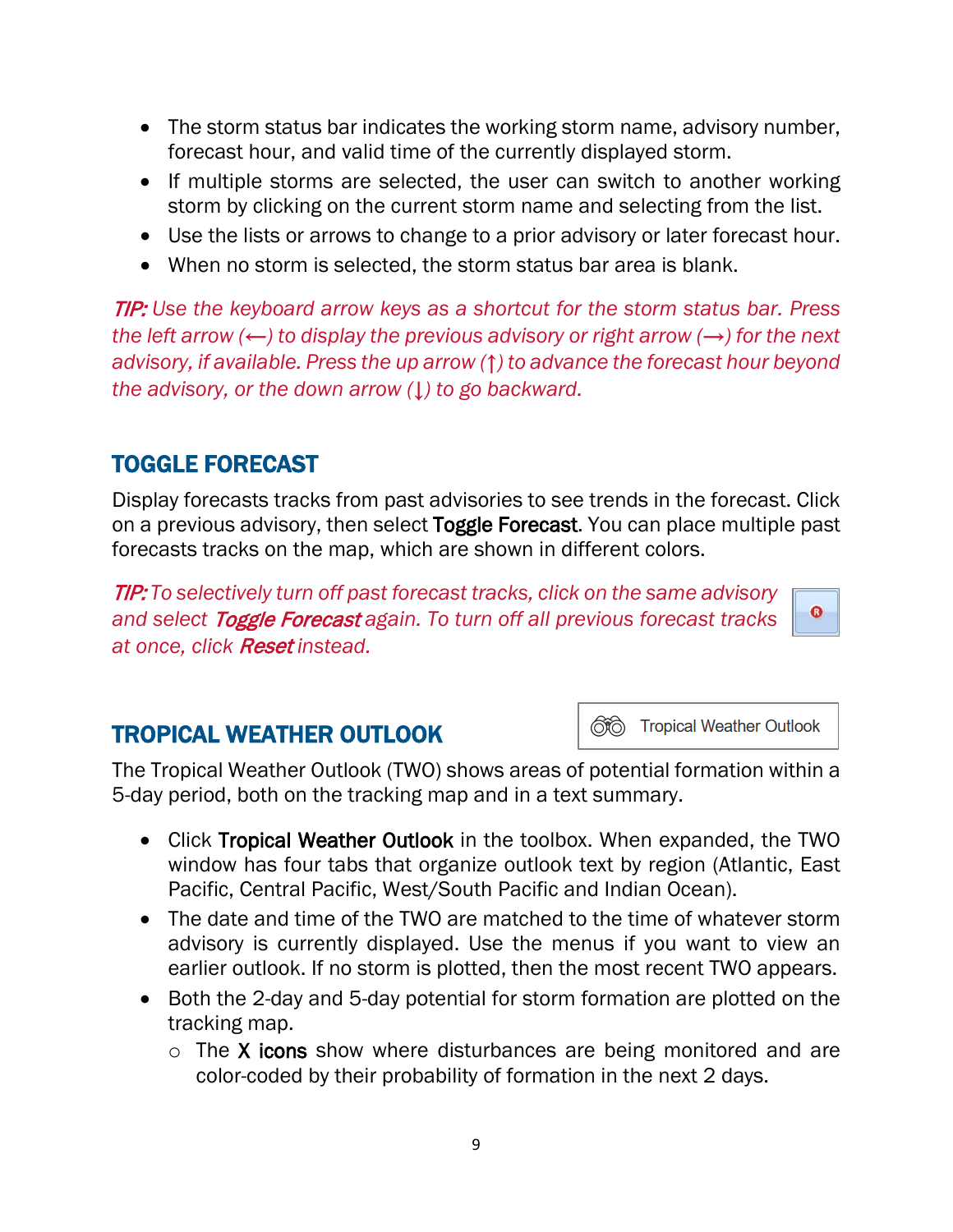- o The shaded regions show where storm formation could occur in the 2 day to 5-day range and are color-coded by probability.
- Shaded regions and X symbols on the map can be clicked to show details for that feature and its probability of formation to the nearest 10%.

# TEXT ADVISORIES

storm.



Read text advisories to learn more about the hazards, watches and warnings and forecast rationale associated with the selected

Click Text Advisories in the toolbox. The Text Advisories window contains four tabs for the following products: Public Advisory, Forecast Discussion, Wind Speed Probabilities and Forecast Advisory.

All products are issued at 6-hour intervals with standard advisories.

- Public Advisory:
	- o Meant to be an easily read, plain-language summary.
	- o Includes current storm information, watches and warnings, brief discussion and outlook, summary of hazards and observations (if applicable) and time of the next advisory.
	- o Also issued every 3 hours for intermediate advisories (when watches or warnings are in effect).
- Forecast Discussion:
	- o Explains the latest analysis and reasoning for the forecast, and contains key messages from the forecasters.

#### • Wind Speed Probabilities:

- o Provides a text listing of location-based wind speed probabilities, which takes forecast uncertainty into account.
- Forecast Advisory:
	- o Details of watches and warnings, plus current and forecast storm positions, intensity, and wind field dimensions in nautical miles.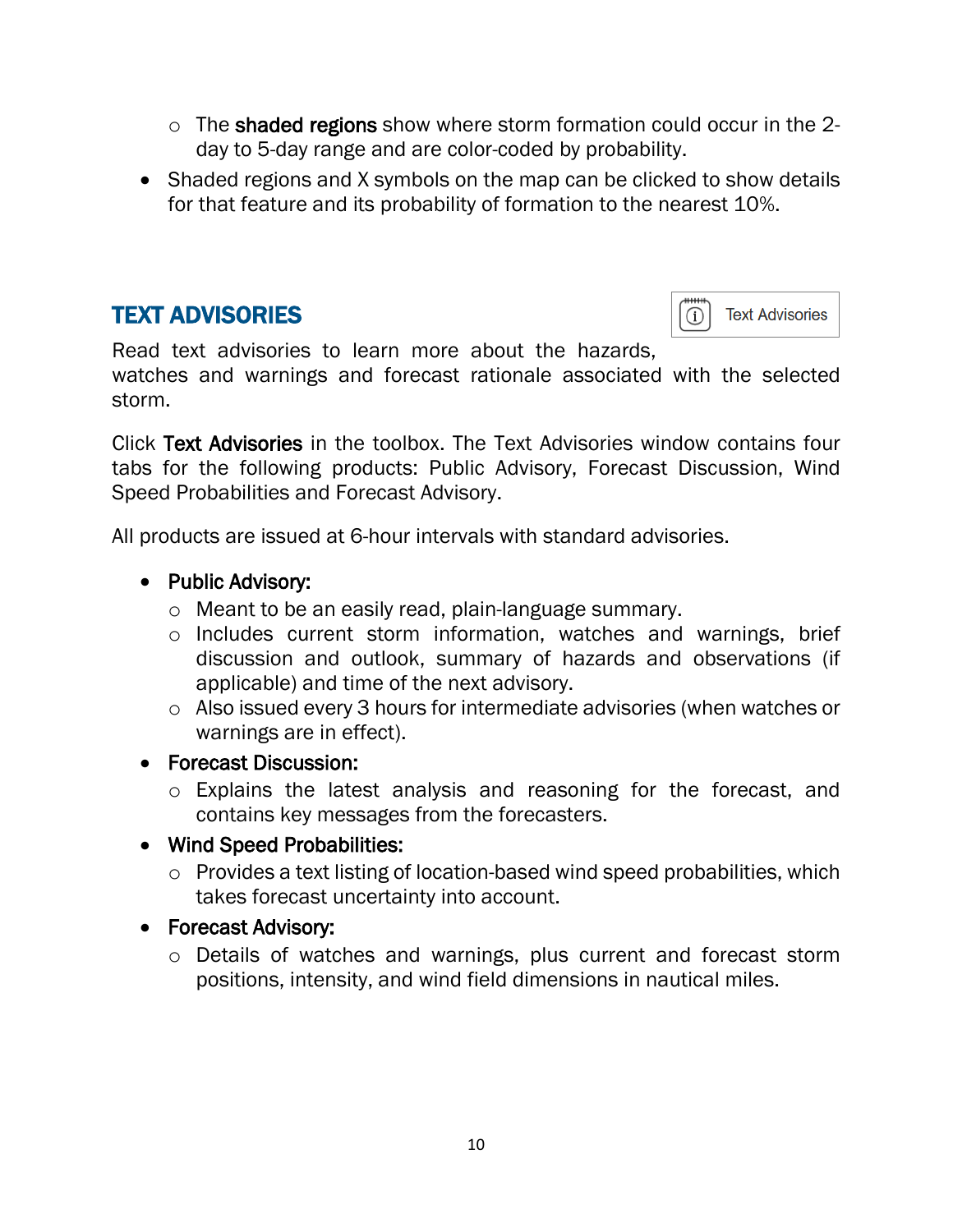# STORM TOOLS

The vertical strip of icons located immediately to the left of the tracking map contains storm-specific map layers and display options.



### Forecast Wind Field (Also Called Wind Rings)

- Colors represent HURREVAC's three main wind thresholds.
- It can be plotted during the 3-day forecast or for past advisories.
- Shapes are based on the maximum extent of that threshold within an entire quadrant (NE, SE, SW and NW). For a quadrant that straddles both land and water, the portion over land will be an overestimation.

# Wind Swath

- Forecast Deterministic
	- o Shows the forecast wind impact area over the next 3 days.
	- o Based on the official forecast and does not account for any uncertainty or error.
- Forecast Probabilistic
	- o Shows the larger region that has at least a 10% chance of experiencing those wind speeds in the next 3 days. Not all of this area will be impacted, but there is at least some chance at all shaded locations.
- Past Actual
	- o An estimated wind history made by merging the initial (issuance hour) wind fields from all previous advisories.



# Potential Track Area

### **Error Cone**

- o The center of the storm is most likely to track within the white cone for the first 3 days of the forecast period and the gray cone within the extended 5-day period.
- o Cone size increases for later forecast periods because it is based on error statistics from the past five seasons. The cone does not depict where hazards will (or won't) strike, nor does it show real-time uncertainty. Wind, rain and surge can extend well beyond the cone.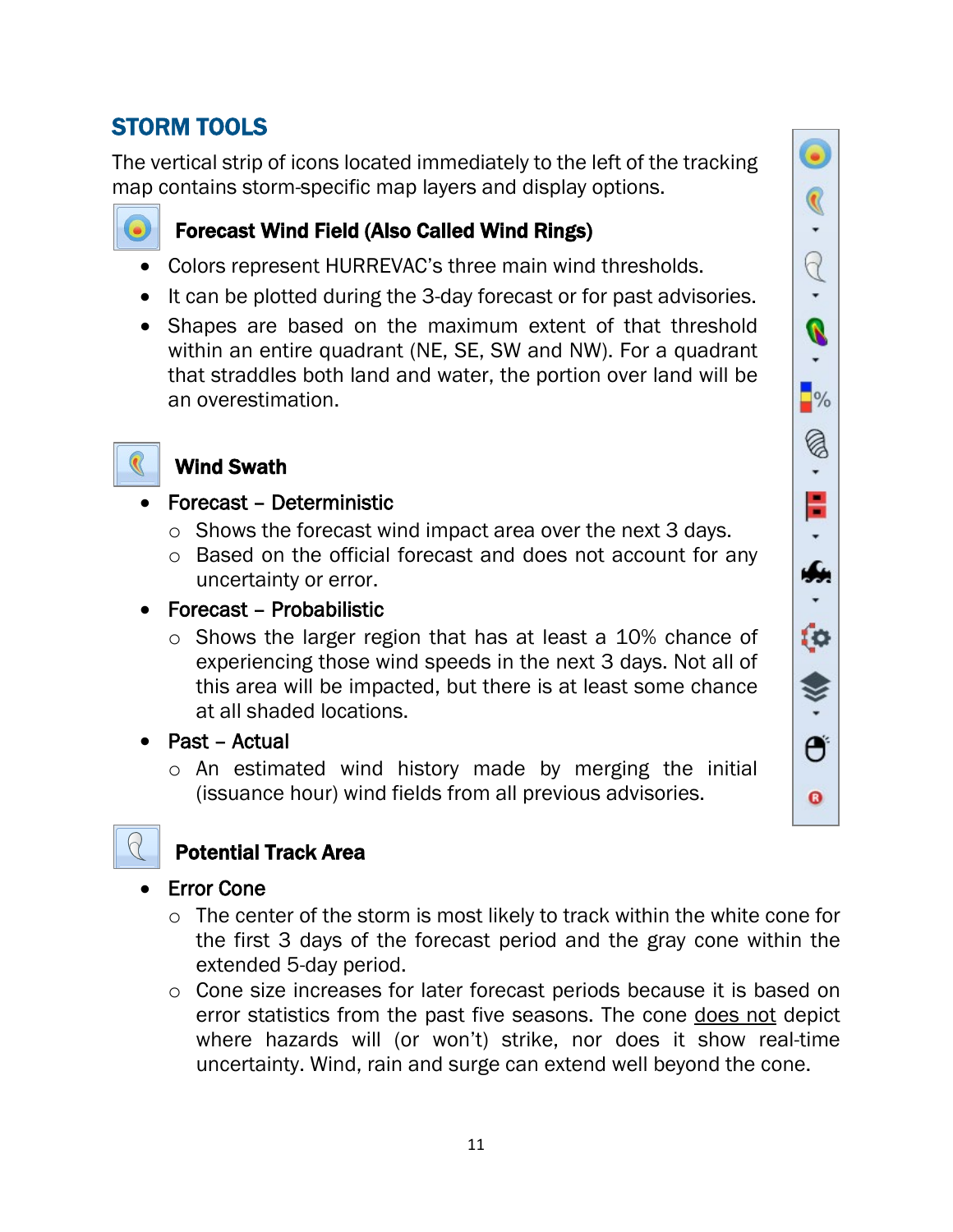- Error Cone Plus Fringe Winds
	- o Depicts a larger area with potential impacts from tropical-storm-force winds (or greater) in the next 3 days. The size of the fringe winds area is determined by the adding the Forecast Wind Field to the outer cone edges.



### Graphical Wind Probabilities

- Contains three map layer options, one for each sustained wind threshold: tropical storm, strong tropical storm and hurricane.
- Colors (see legend) depict the cumulative chance of winds exceeding those thresholds within the 5-day forecast period.
- This layer is not storm-specific, so the map shows any probabilities associated with most active storms in the Northern Hemisphere.



### Location-Based Wind Probabilities

- Color-coded boxes show the chance that key locations will reach or exceed tropical storm, strong tropical storm, and hurricane wind thresholds within the 5-day forecast period.
- It matches the last column of the Wind Speed Probabilities text product.

NOTE: *Location display is zoom-dependent. On a wide map view, multiple sites are clustered and only the highest chances are shown. Zoom in to reveal details.* 



# Tropical-Storm-Force Wind Timing Graphic (TOA)

### • Most Likely Arrival

- o Map lines identify the time before or after which the onset of sustained tropical-storm-force winds is equally likely (50%).
- o This graphic is more appropriate for users who are willing to risk not having completed all preparations before the wind arrives.
- Earliest Reasonable Arrival
	- $\circ$  Map lines identify the time before which there is no more than a 10% chance of tropical-storm-force wind onset.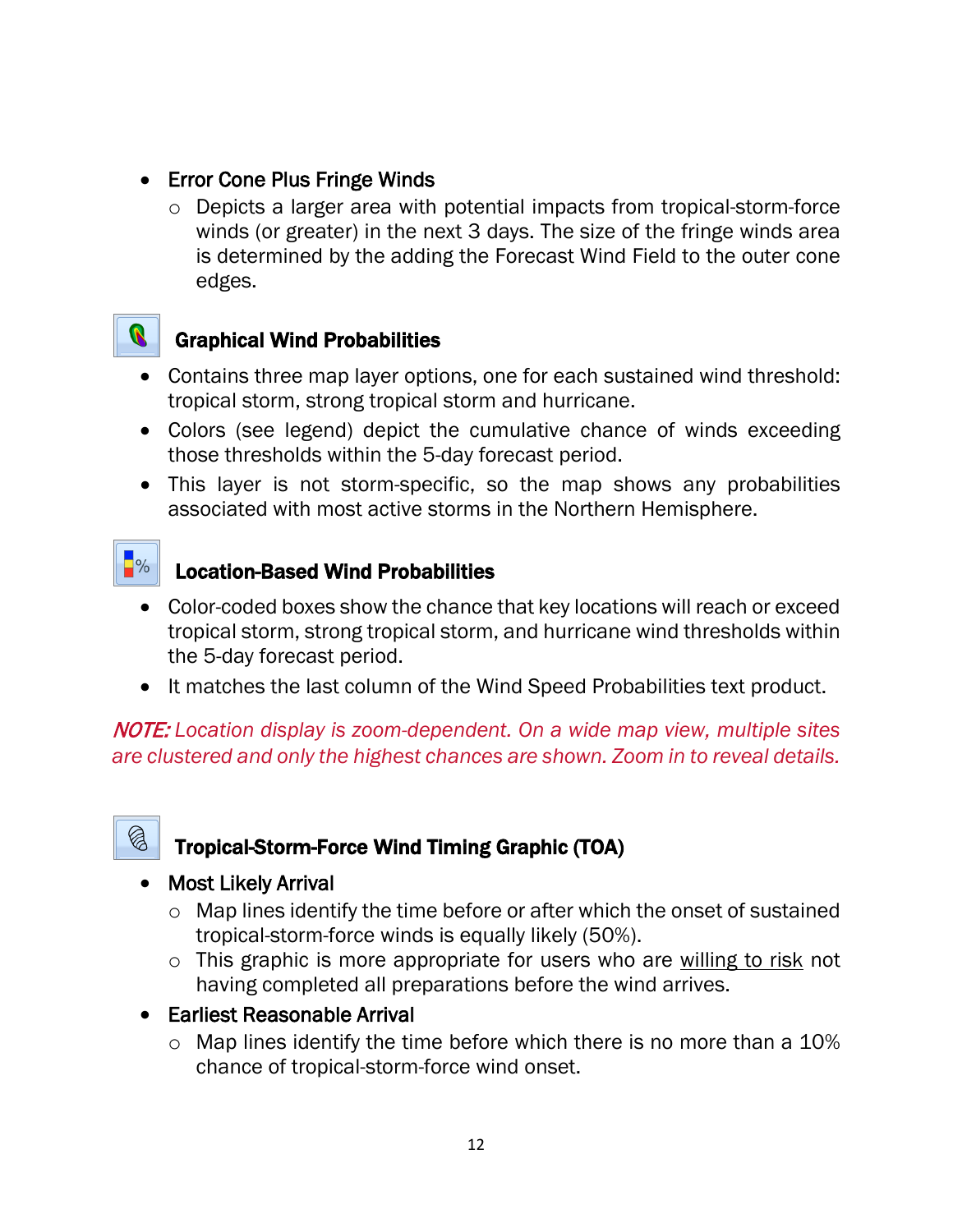o Preparations should ideally be completed before this time for those with a low tolerance for risk.

TIP: *The Wind Timing Graphics and Graphical Wind Probabilities are often shown together to communicate both the chance of tropical-storm-force winds and its potential timing. Only areas with a 5% or greater chance are shown.*

- Wind Timing Flags
	- o With either the Earliest Reasonable or Most Likely TOA graphic turned on, right-click on the map and click Place Wind Timing Flag.



o Flags can be used to label locations between the timing lines, and update when you switch between the TOA map layer options.



### Watches and Warnings

Colors are explained in the legend.

• Wind Watches/Warnings

Plots coastal watches and warnings that are described in the text advisory text products. The lead times are tied to the anticipated arrival of tropicalstorm-force winds.

- $\circ$  *Hurricane (or Tropical Storm) Watch –* Conditions are possible within the watch area within 48 hours.
- o *Hurricane (or Tropical Storm) Warning -* Conditions are expected somewhere within the warning area within 36 hours.
- Surge Watches/Warnings

Plotted on the map in a gridded pattern that can extend into estuaries and rivers. This does not account for wave action or flooding from rainfall.

- $\circ$  Storm Surge Watch There is a possibility of life-threatening inundation, generally within 48 hours.
- $\circ$  Storm Surge Warning There is a danger of life-threatening inundation, generally within 36 hours.

TIP: *Watches and warnings often overlap. To label their extents on the map, select* Watch/Warning Breakpoints *in the* Resources *tab and zoom to a local view.*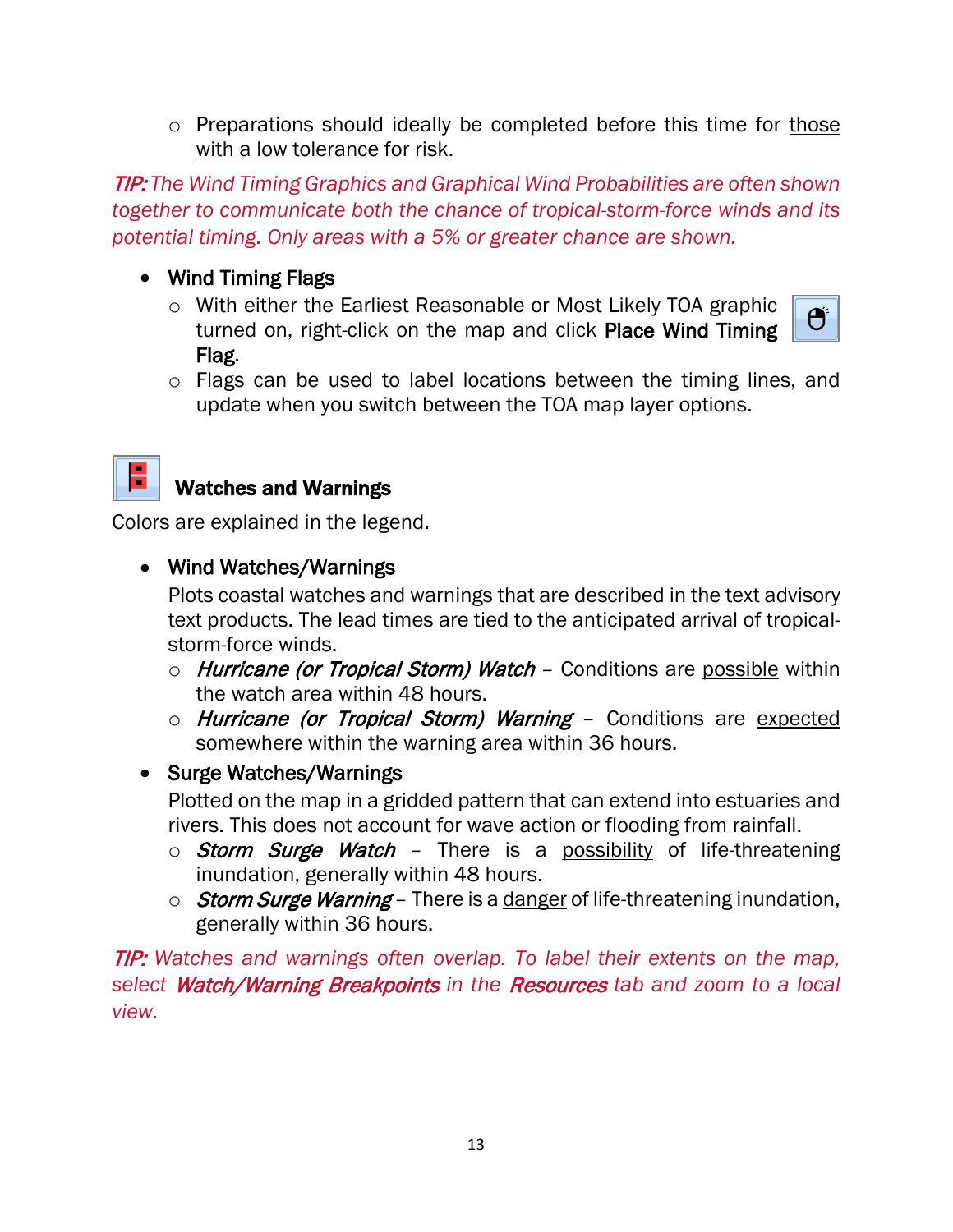

### Potential Storm Surge Flooding

Maps depict a reasonable worst-case scenario for storm surge based on probabilistic SLOSH modelling. This product takes tides into account, along with uncertainty related to storm track, size and intensity.

Inundation is represented as water height above ground level in feet. Products are issued when a hurricane is close enough to the United States to prompt watches and warnings, and typically available 45 minutes after the advisory time.

- Potential Flooding with Tidal Mask A gray mask covers coastal areas that are already subject to flooding at high tide. This emphasizes *unusual*  storm surge inundation on land.
- Potential Flooding without Tidal Mask This shows all storm surge inundation, including places that routinely flood during high tides.



# Track and Swath Options

This is where you can customize and store settings for how HURREVAC displays storm tracks, advisory labels, wind field, wind swaths and error cones.



### Quick Layers Options

| <b>Global Opacity:</b> |  |
|------------------------|--|
|------------------------|--|

Here, you can manage the display order and opacity of map layers. Opacity can be controlled for individual layers or all layers.

• Pin your preferred layers so they appear in the Quick Layers list the next time you open HURREVAC.



# Map Location Context Menu

When using HURREVAC on a device that does not have right-click functionality, this opens the context menu. Drag a blue dot to the part of the tracking map where you would like to perform the action. Options include set base location, create point of interest, surge viewer, surge flags, show range marks, storm info box, wind flags, create wind timing report and wind probability report.



### Reset

Clears all the graphics on the map.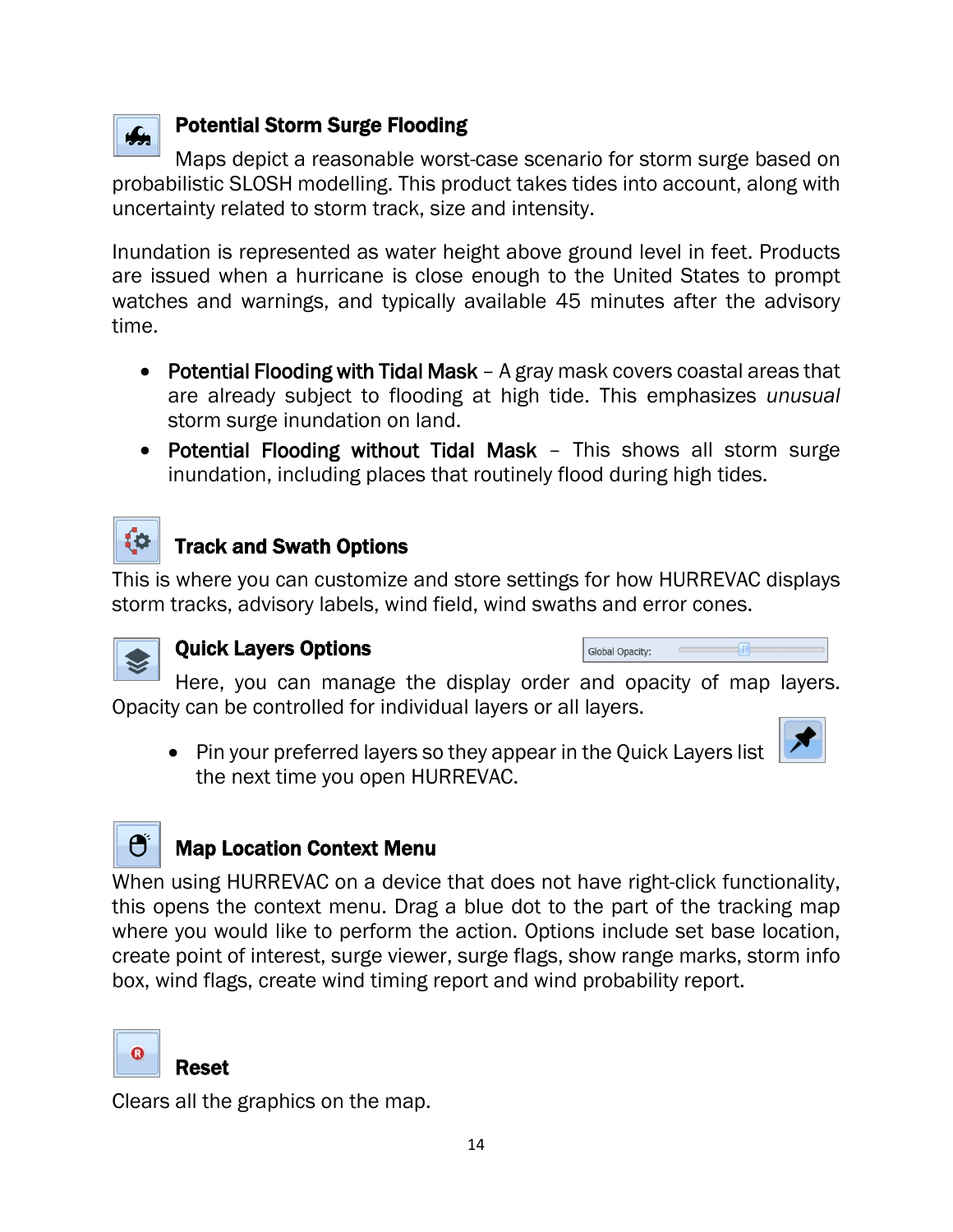# EVACUATION TIMING

**Evacuation Timing** 

HURREVAC's evacuation decision support tools assist with timing of protective actions. For example, if 10 hours are needed to evacuate the vulnerable population from a coastal area (the clearance time) and wind hazards are predicted to begin at 8 PM, then the evacuation must start no later than 10 AM that same day.

Click Evacuation Timing in the toolbox. The Evacuation Timing window has three tabs: Evacuation Scenarios, Timeline Actions and Timing Arcs.

### Evacuation Scenarios

- Contains the clearance times from each state's Hurricane Evacuation Study (HES), broken down by county or parish.
- Filters guide the user down to a specific scenario and clearance time. Narrow down the range of clearance times using pre-defined parameters.
- Any number of specific scenarios can be saved within your user profile, which can then be used for Evacuation Timing Reports and Timing Arcs.

### Timeline Actions

- User-created records of actions to be taken relative to the timing of storm events. Check with your agency for appropriate items to enter.
- Actions are manually input by specifying a location, adding a description, entering the time offset, then choosing a storm-related trigger.
- Stored entries can be used as Timing Arcs or in Evacuation Timing Reports (if based on arrival of tropical-storm-force winds).

### Timing Arcs

- Timing arcs are graphical depictions of when protective action should be taken in advance of an approaching storm.
- The size (radius) of each arc is determined by multiplying the number of hours needed for that action (from Evacuation Scenarios or Timeline Actions) by the average forward speed of the storm in the hours before wind hazards arrive. Arc size varies with storm speed.
- A decision about the action should be made by the time the tropical-stormforce wind field touches or enters the arc.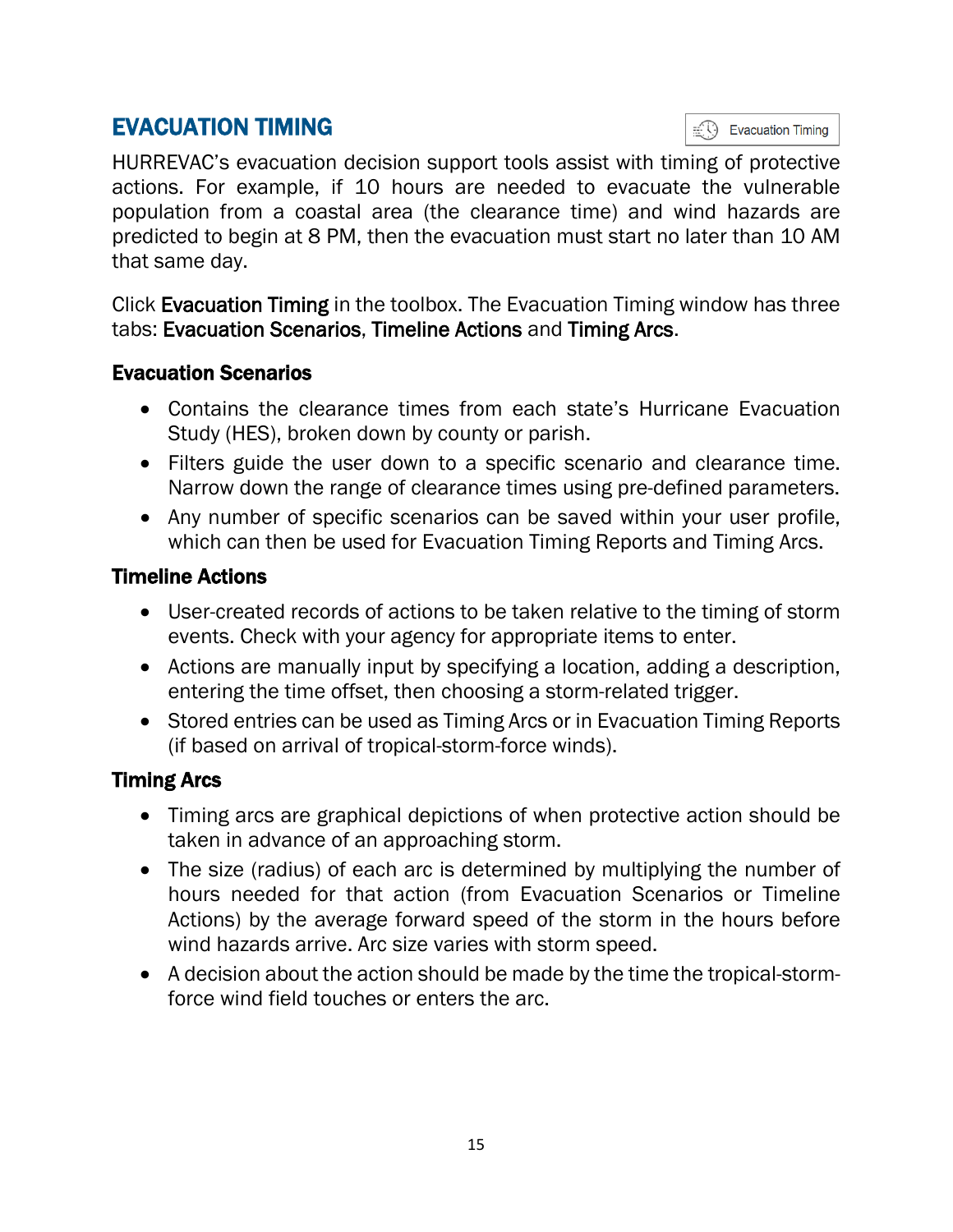### MULTIPLE LOCATION REPORTS

Scope •

Include •

Create Report •

Click Reports in the toolbox. The Reports tab opens in the Side Panel. Make sure a storm is selected and that you are using the latest advisory. Then, select an option from Create Report.

NOTE: Times in reports are based on Time Zone settings in your User Preferences*. Keep this in mind to avoid discrepancies.*

| • Use the <b>Scope</b> menu to filter the listed locations by region, or limit results |
|----------------------------------------------------------------------------------------|
| to your <b>Base Location</b> .                                                         |

• These reports are generally county-based. Points of Interest can also be analyzed by selecting that option from the **Include** menu.

TIP: *Points of Interest can be used to populate reports for regions outside of U.S. states and territories.* 

- Click Export to Excel to save the report to your download directory.
- Click Export to open the results in a new browser tab for easy copying.
- Use Update to generate the report again for a new advisory.

# SINGLE LOCATION REPORTS

Right-click on the map to create two wind-related reports specific to that location.

Wind Timing Report provides probabilistic time of arrival, time of departure and cumulative wind probabilities for a single point on the map. Deterministic wind arrival and departure times are provided when available.

Only 34 kt and 50 kt wind thresholds are included. This report can also be created by selecting a county listed in the other wind timing reports (below).

Wind Probability Report provides individual and cumulative wind onset probabilities in 6-hour increments throughout the 120-hour forecast period. The 34 kt, 50 kt and 64 kt thresholds are available.



Export

**Export to Excel** 

I **Reports** 

Update

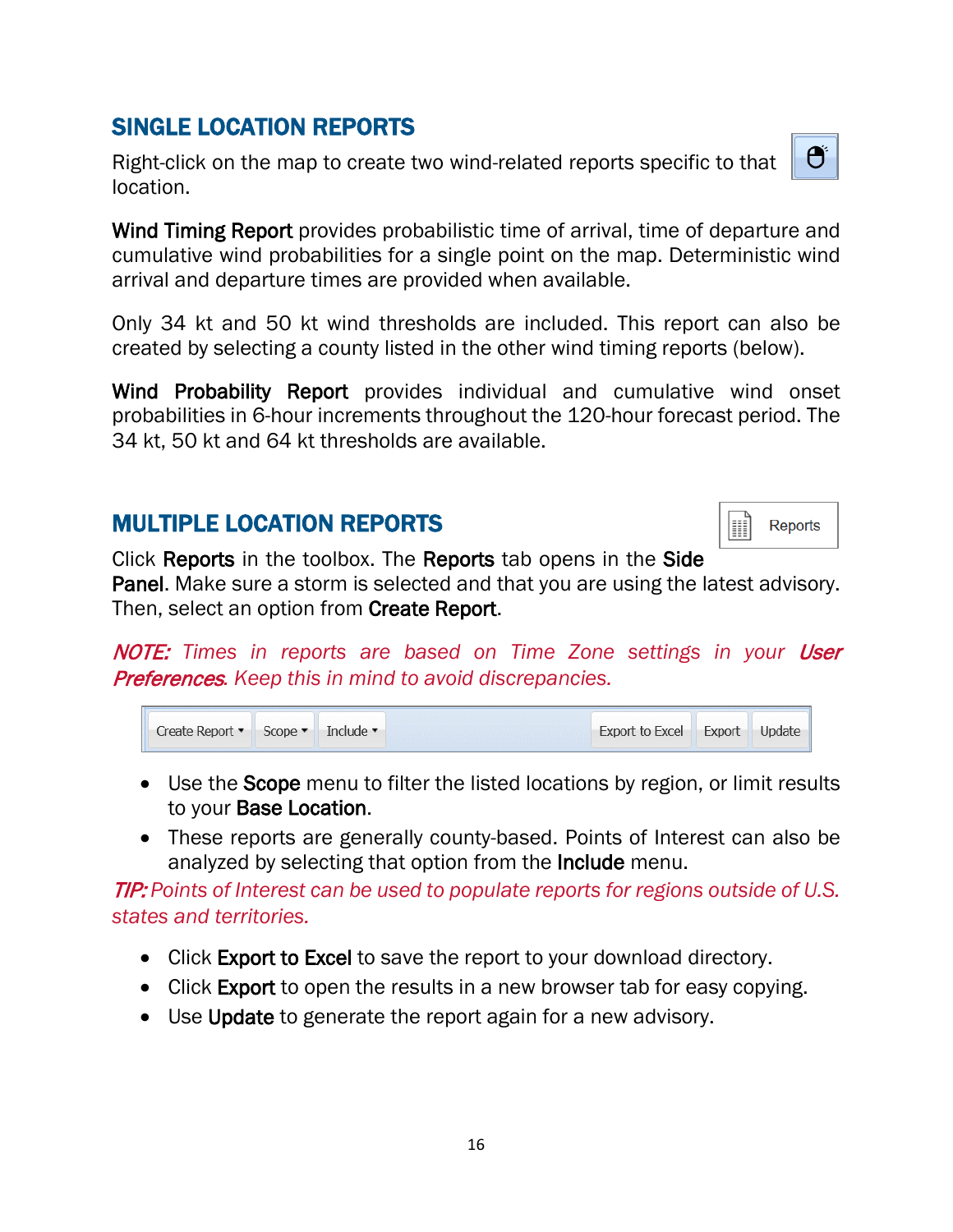Storm Statistics lists all available past advisory observations along the track of a storm, then forecast data for the next 5 days. Statistics include position, forward motion, pressure (past only), maximum sustained winds and maximum gusts. This report is not location-specific and cannot be filtered.

Closest Approach shows the expected distance between the center of the storm and locations in the database, along with the date, time, and relative direction of the closest approach. This uses the deterministic forecast and does not account for uncertainty.

Probabilistic Wind Timing shows when a storm's sustained winds are expected to begin at multiple locations. The report lists earliest reasonable and most likely start times for two thresholds: 34 kt and 50 kt. This is based on the Wind Timing Graphics, which extend up to 5 days from the advisory.

Deterministic Wind Timing shows when (and for how long) the 34 kt, 50 kt and 64 kt thresholds are expected to be exceeded at locations in the forecast path of the storm. Timing is based on the deterministic wind swath, which extends 3 days from the advisory but does not account for advisory.

Wind Probabilities shows the onset chances of sustained winds for multiple locations over the next 5 days, broken down by successive 12- and 24-hour intervals. Cumulative chances are also provided in parenthesis. The 34 kt, 50 kt and 64 kt thresholds are available.

Evacuation Timing shows the earliest and latest times for initiating protective actions. This combines the probabilistic time of arrival information for tropicalstorm-force winds with user-selected evacuation scenarios. The report can be configured to focus on multiple scenarios for one locality or evaluate scenarios across many separate localities.

Wind History is similar in format to the Deterministic Wind Timing report, but analysis is based on the past wind swath. From that, you can analyze the locations potentially exposed to winds and for how long.

# STORM SIMULATOR



Create custom hurricane scenarios to support training and exercises.

NOTE: *Refer to the User Guide to learn how to build and apply simulated storms.*